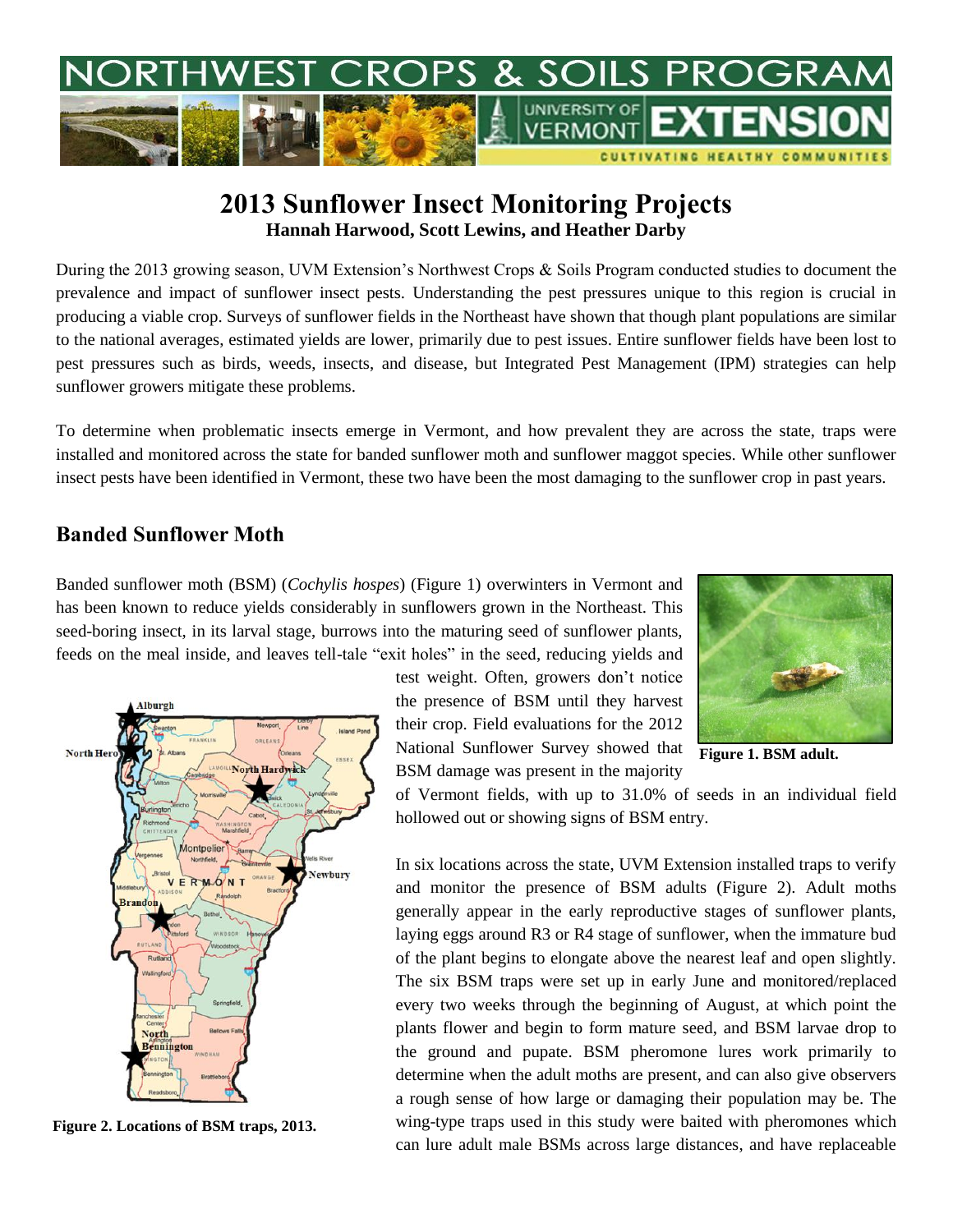bottom components (Figure 3), so researchers were able to swap out the bottoms of the trap biweekly and identify BSMs in the lab.

Interestingly, results from 2013 trap monitoring varied greatly across the state, and were also much different from the results observed in 2012 (Figure 4). Perhaps due to the cooler spring weather and above-average rainfall of the early summer, BSM adults appeared across the state much later than expected. In 2012, traps were installed in mid-June and BSM specimens were immediately identified.



**Figure 3. A BSM wing trap design with removable components.**



**Figure 4. Results of BSM monitoring project across six Vermont locations and two years.**

In 2013, it was not until mid-July that the first moths were detected (Figure 5). The late emergence of BSM was surprising, and was almost definitely linked to the cold, wet Vermont spring. The timing of BSM emergence is important to note; if growers can alter planting dates so that their sunflowers are not in vulnerable growth stages (R3/R4), they may be able to avoid having BSM adult moths lay their eggs.

Though BSM specimens were identified in five of the six scouted locations, the greatest BSM populations were in Alburgh and Brandon, VT, with few individuals in North Bennington, Newbury, and North Hardwick, and no BSM specimens identified in North Hero. The close proximity of the North Hero and Alburgh traps might lead one to believe the number of moths found in the two locations would be similar, but the discrepancy in BSM populations at the two sites can be attributed to each farm's crop history. At the farm in Alburgh, sunflowers have been grown for the past eight years, while the farm in North Hero had no history of sunflower production. This underlines the importance of crop rotation where possible, as the moth overwinters and can quickly establish itself as a predominant pest in a crop that is grown year after year. A major barrier to controlling BSM in VT is likely the size of fields and farms. Although adequate rotations are implemented on fields, the sunflower crop is not generally rotated to another field far enough away to keep BSM from migrating from one field to the next.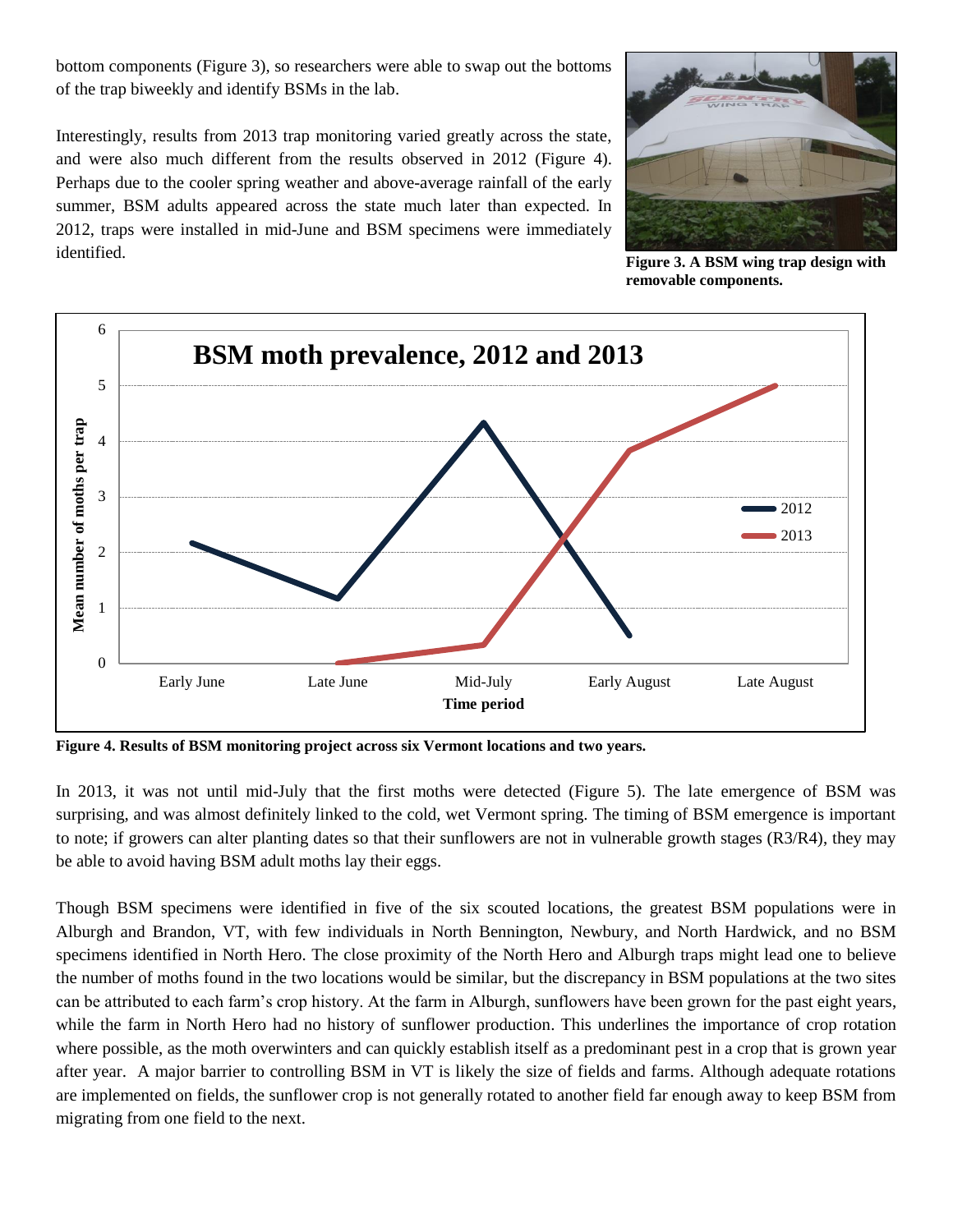

**Figure 5. Results of pheromone trapping for banded sunflower moth in six locations from early June to early August 2013.**

## **Sunflower Maggot**

There are three types of sunflower maggots that are typically of concern to sunflower growers: sunflower maggot (*Strauzia longipennis*) (Figure 6), sunflower seed maggot (*Neophetritis finalis*) (Figure 7), and sunflower receptacle maggot (*Gymnocarena diffusa*). Sunflower maggot adults generally emerge in mid- to late June and burrow into the stems of the sunflower plant, feeding on pith. The majority of sunflower fields in Vermont have some sunflower maggots present, but stems are not often weakened to the point of lodging or other damage, unless the infestation is very high. In some cases, where prevalence is high, maggots can be found soon after sunflower emergence.

Sunflower seed maggots can cause deformation of the sunflower head and sometimes florets. This species has been seen in its adult stage in Vermont during sunflower scouting activities, but was not detected on any of the traps placed in fields in 2013. There are no signs of sunflower receptacle maggot, which has a yellow head and wings, in Vermont as of yet.

A second type of insect trap was used to monitor the arrival and prevalence of sunflower maggot species. Yellow cards coated with sticky "tanglefoot" and baited with an ammonium carbonate "supercharger" designed to attract flies like the targeted species were used for monitoring (Figure 8). These sticky traps are helpful in determining a relative density of certain insects, and can alert growers or



**Figure 6. Sunflower maggot fly.**



**Figure 7. Sunflower seed maggot fly.**

researchers to the arrival of an insect pest, as well as identifying areas of concern within a studied area. Sticky traps were moved up a wooden stake during the season to remain close to the plant canopy as sunflowers developed.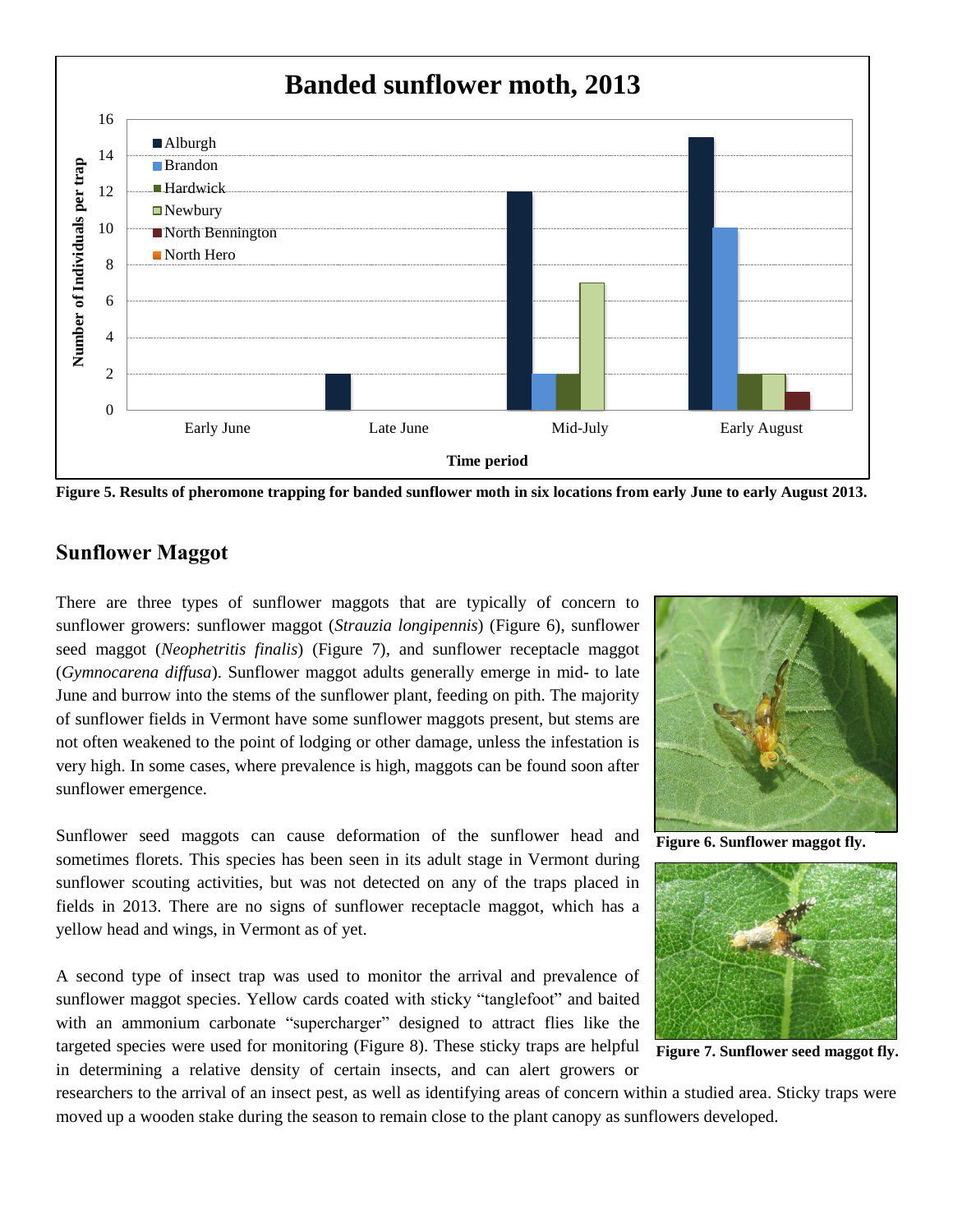At each of two locations in Vermont, five traps were installed in an "X" pattern in a field, with approximately 30 feet between each trap (Figure 9). In North Hardwick, the traps were set up in an eight-acre field with two different oilseed varieties. The traps in Alburgh were staked in among research plots of 18 different sunflower varieties. Beginning on 2-May, each of the five traps was baited and replaced biweekly for 14 weeks of the growing season. This allowed researchers to determine when the adult maggot flies arrived at the sunflower



**Figure 9. Configuration of five sticky traps.**

fields. Traps were removed, labeled, and stored in plastic bags for careful species identification in the lab.

Only one species of



**Figure 8. Sunflower maggot sticky trap.**

sunflower maggot (*S. longipennis*) was identified on the 2013 sticky traps, and the fly was much more prevalent in Alburgh than in North Hardwick (Figure 10). In fact, there was only one sunflower maggot fly found in North Hardwick all summer—in the  $12<sup>th</sup>$  week of the study (the last week of August). In contrast, sunflower maggots showed up in Alburgh in the second week of the study (25-Jun), and stayed through the summer, peaking in density in mid-July. This is likely due to each farm's history of sunflower production. The Alburgh farm has grown sunflowers in close proximity to this year's trapping location for many years, while the remote North Hardwick field was a hayfield for years before being turned to sunflower production. North Hardwick also has significantly cooler temperatures and delayed sunflower growth.



**Figure 10. Results of sunflower maggot trapping at two locations, 2013.**